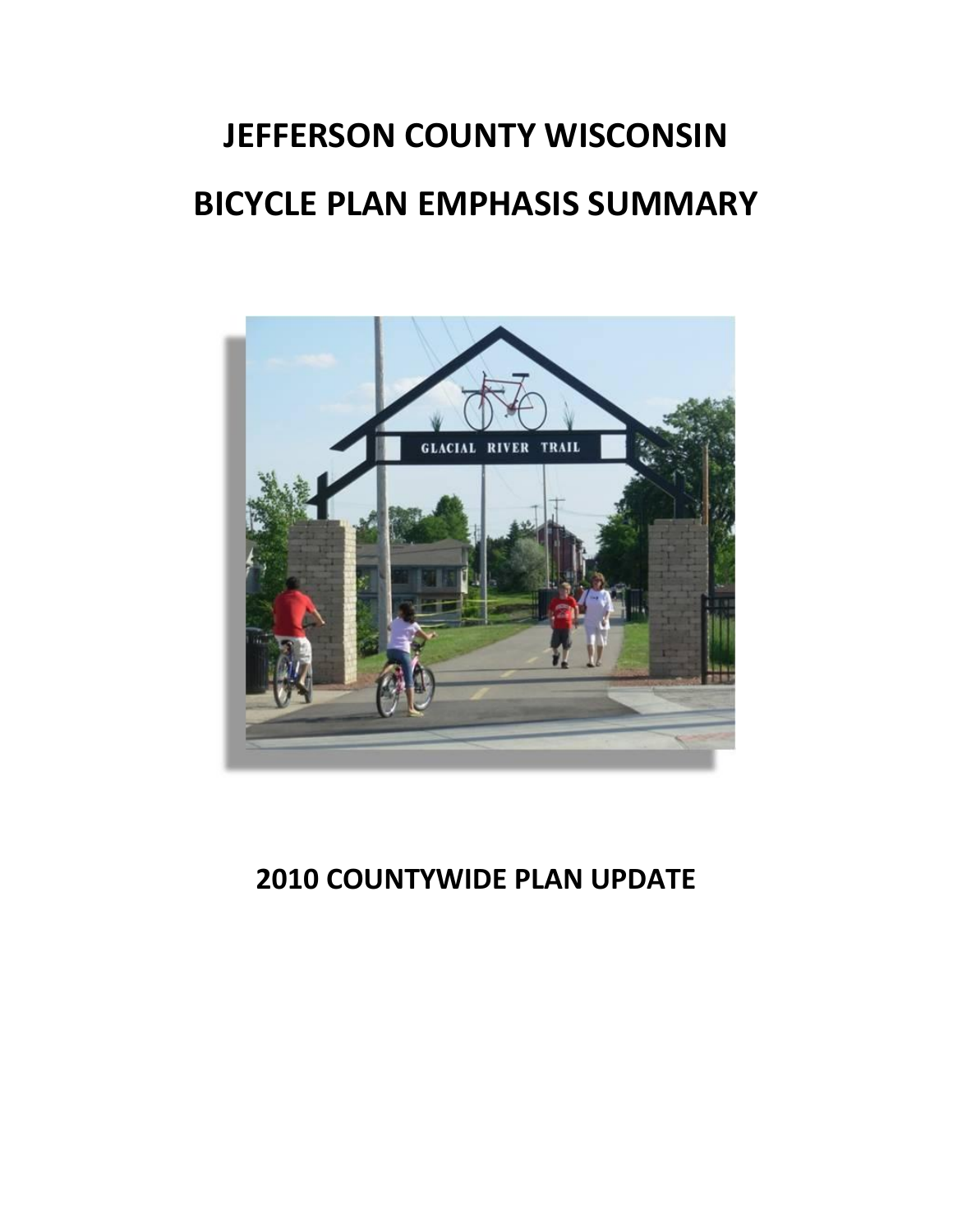# **TABLE OF CONTENTS**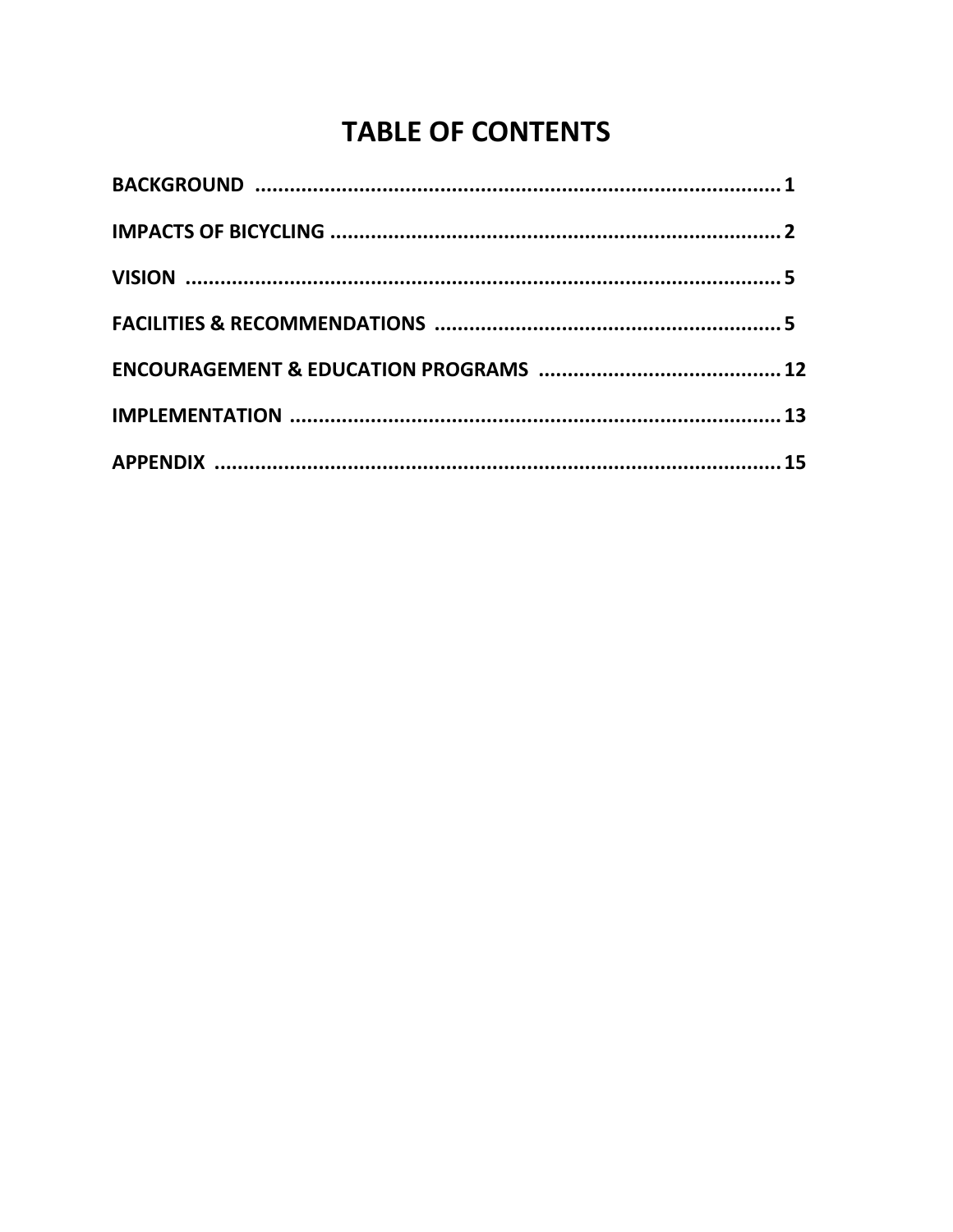# **JEFFERSON COUNTY WISCONSIN**

# **BICYCLE PLAN EMPHASIS SUMMARY**

# **1. BACKGROUND**

The 2010 Jefferson County Bicycle Plan has been developed to update the highly acclaimed 1996 Jefferson County Bikeway and Pedestrian-way Plan. It assesses the existing bicycle routes within Jefferson County and its communities and addresses route effectiveness, connectivity to key destinations, and safety. In addition, off-road bike trails are identified to link to primary Glacial Heritage Area (GHA) destinations, and estimated costs and funding sources for future implementation of recommended improvements are also identified.

Up-front planning is a critical element of successful projects. Failure to research and plan prior to initiation often results in poor, un-educated and costly decision making. In order to avoid these pitfalls, the 2010 Jefferson County Bicycle Plan aims to:

- a. Provide quantitative and qualitative background data for decision making. This includes:
	- i. Bicycle facility inventory information.
	- ii. Traffic volume.
	- iii. Crash statistics.
	- iv. Public input from community members, bicycle advocates, municipal representatives, recreation groups, private companies and regional or state agencies.
- b. Serve as an implementation guide for community projects.
- c. Provide documentation and integration details of many on-going initiatives (e.g. Glacial Heritage Area, State Highway 26 corridor) .
- d. Serve as a key document when seeking grant, state or federal dollars. Up-to- date bicycle plans are typically required when applying for bicycle infrastructure and education dollars. It displays a commitment on behalf of the communities the plan will serve.

This summary document serves as a short, but concise resource. It combines data from the 2010 Jefferson County Bicycle Plan and other resources to explain why bicycling matters in Jefferson County Wisconsin.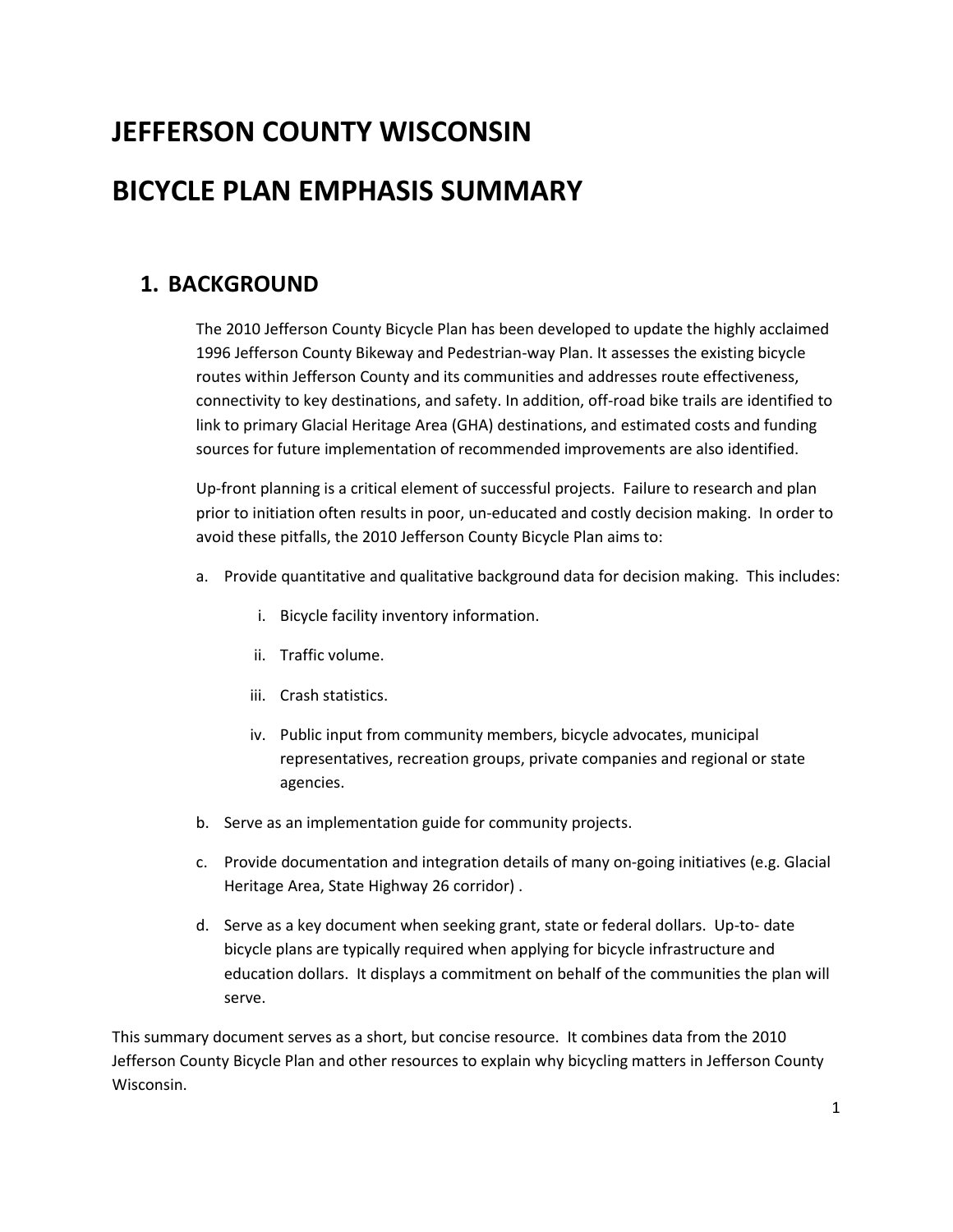# **IMPACTS OF BICYCLING**

 $\overline{a}$ 

#### e. **ECONOMIC**

- i. Bicycling is one of the most popular outdoor recreation activities in the state and contributes significantly to Wisconsin's economy (WI DNR, 2006; Bicycle Federation of Wisconsin and WI DOT, 2006). In addition to purchasing equipment, **resident and non‐resident** recreational bicyclists support economic activity through expenditures on food and beverages, entertainment, transportation, accommodations, government fees, and other retail shopping while bicycling<sup>1</sup>.
- ii. Results from the *"Valuing Bicycling's Economic and Health Impacts in Wisconsin" study (The Nelson Institute for Environmental Studies Center for Sustainability and the Global Environment University of Wisconsin‐Madison, January 2010)* provides the following economic insights:
	- Bicycle recreation currently supports more than \$924 million in  $\bullet$ economic activity in Wisconsin, of which nearly \$533 million is direct impact occurring annually (sales, tax revenues and jobs).
	- More than \$535 million is attributable to bicyclists from other states,  $\bullet$ representing an infusion of outside dollars into the state economy.
	- Increasing non‐resident bicycling by 20% has the potential to increase  $\bullet$ economic activity by more than \$107 million dollars and create 1,528 full-time equivalent jobs.
	- *Conclusion:* In the current economic climate that encourages people to forego exotic vacations for trips closer to home, Wisconsin stands ready to attract increasing numbers of bicycle recreationists from the Twin Cities, Chicago, and other neighboring areas. *Bicycle tourism may serve as an important economic development strategy for many areas in Wisconsin, particularly those endowed with significant natural amenities and able to invest in infrastructure and marketing activities*.
- iii. An economic benefit study of the North Carolina Northern Outer Banks [\(http://atfiles.org/files/pdf/NCbikeinvest.pdf,](http://atfiles.org/files/pdf/NCbikeinvest.pdf) 2004) found:
	- 43% of those surveyed reported bicycling as an important factor in selecting the northern Outer Banks area for vacation.

<sup>1</sup> "Valuing Bicycling's Economic and Health Impacts in Wisconsin", The Nelson Institute for Environmental Studies Center for Sustainability and the Global Environment University of Wisconsin‐Madison, January 2010.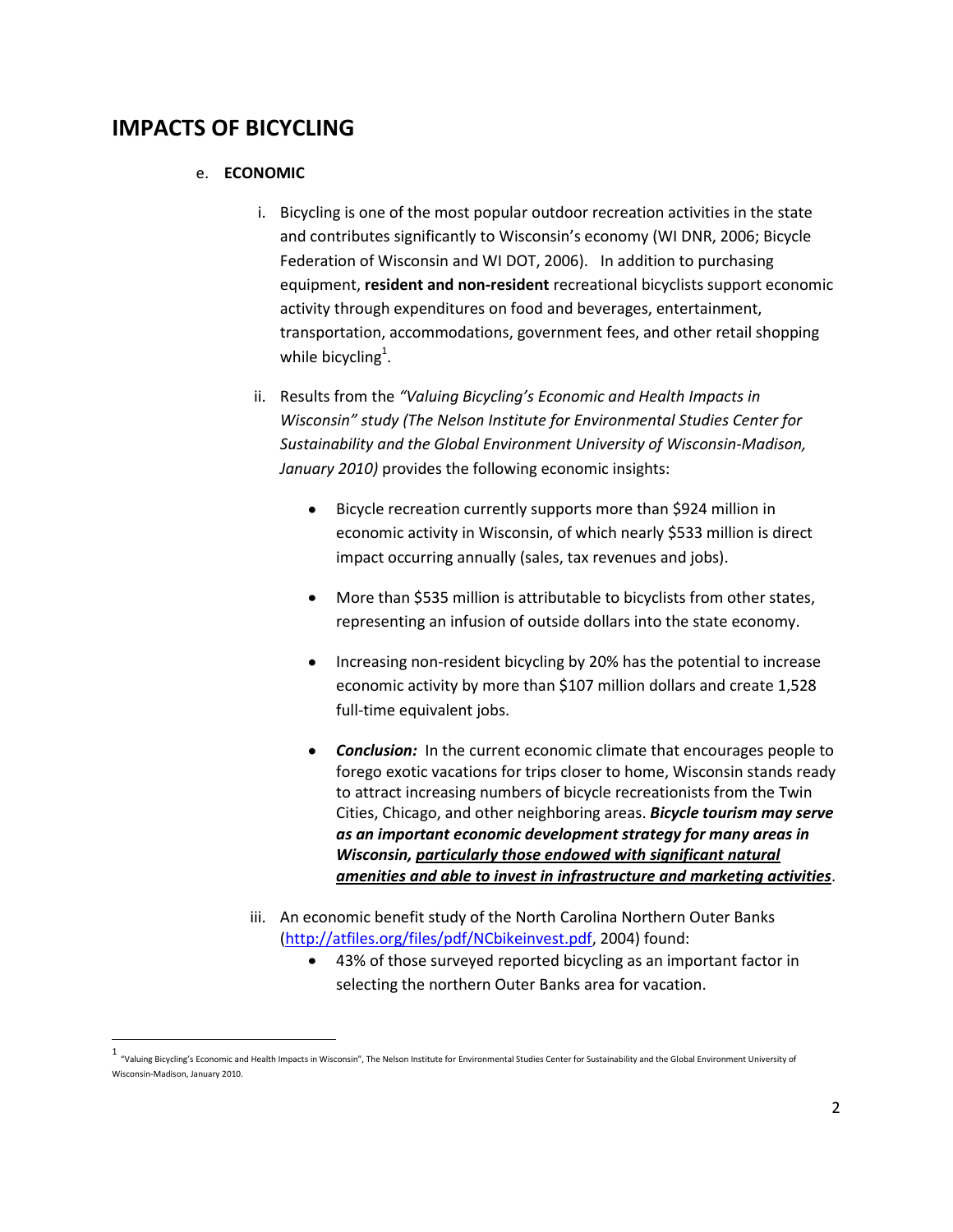- Bicycling activity in the northern Outer Banks provides substantial  $\bullet$ economic benefits to the area: an estimated \$60 million annually.
- The average bicyclist surveyed on the provided facilities reported riding  $\bullet$ on 69% of the days of their trip while in the area. *This high rate of bicyclist activity— as well as decisions to extend the duration of visits— may have been influenced by safety. Two-thirds of respondents reported that the bicycle facilities made them feel safer while riding. In addition to encouraging more bicycling and extending bicyclists' stays, the study found that the quality of bicycling was important in decisions to return to the area*.
- A high percentage of respondents said that bicycling would be more  $\bullet$ important in deciding to return (53%) than it was in their decision to come to the area (43%). The research suggests, therefore, that once exposed to the quality of bicycling in the region, visitors are more likely to come back.
- Approximately \$6.7 million of municipal, state and federal funds were  $\bullet$ used to construct the special bicycle facilities in the northern Outer Banks. The annual economic impact of cyclists (\$60 million) is estimated to be almost nine times greater than the one-time expenditure of public funds to construct the bicycle facilities.
- iv. Bicycle facilities (trails and bicycle routes) and parks can provide a high quality of life and recreation that can attract new companies to the area (increasing job opportunities, income and spending).

### f. **HEALTH AND WELLNESS**

Bicycling is a simple solution for improving physical fitness and overall health.

- i. Almost 60% of people living in Wisconsin do not meet physical activity recommendations).  $^1$
- ii. 60% of people living in Wisconsin are overweight or obese (CDC 2005).
- iii. In the United States, among pre-school age children 2-5 years of age, obesity increased from 5 to 10.4% between 1976-1980 and 2007-2008 and from 6.5 to 19.6% among 6-11 year olds. Among adolescents aged 12-19, obesity increased from 5 to 18.1% during the same period.<sup>2</sup>
- iv. Obese children and adolescents are at risk for health problems during their youth and as adults. For example, during their youth, obese children and

 $\overline{\phantom{a}}$ 

<sup>2</sup> http://www.cdc.gov/obesity/childhood/index.html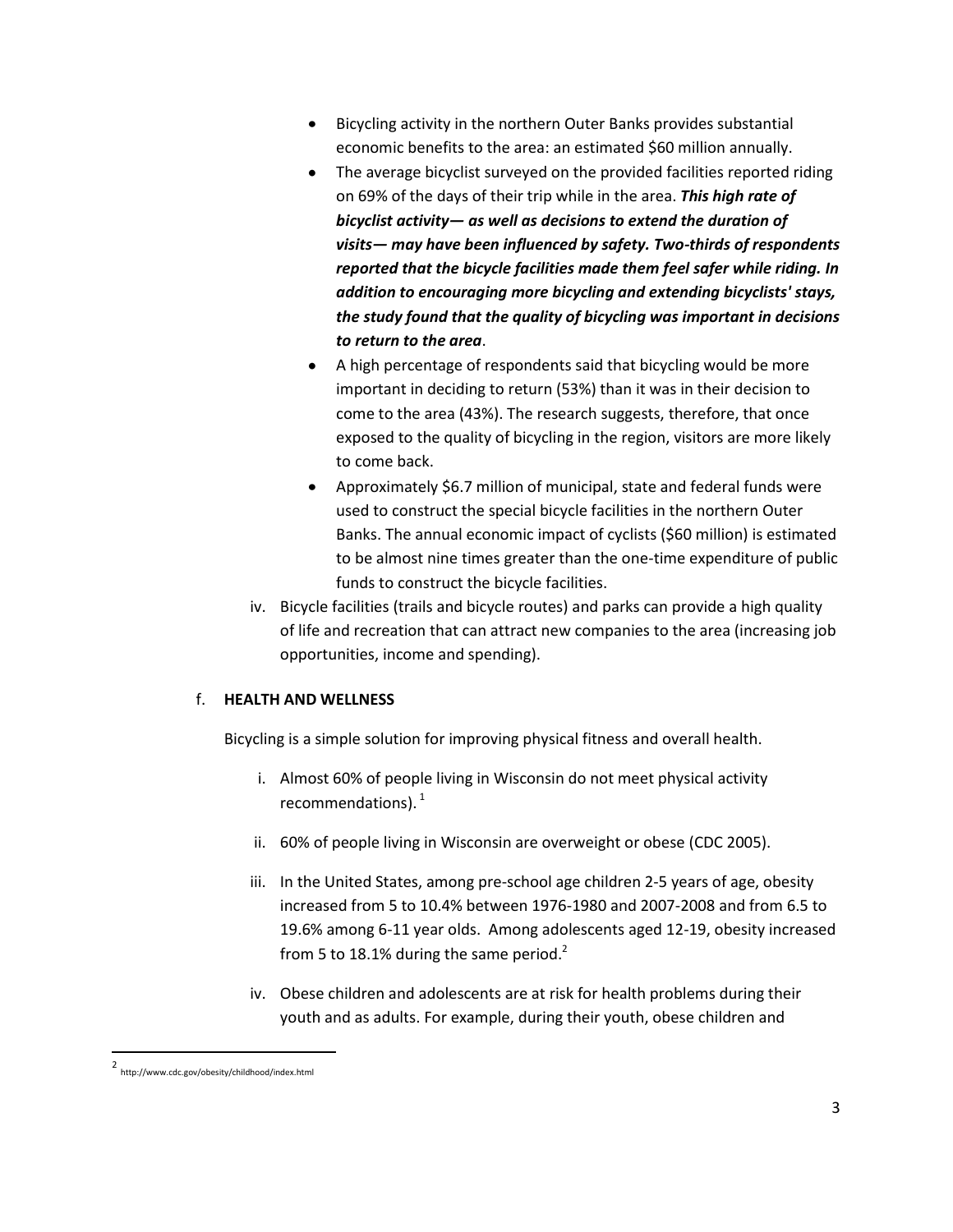adolescents are more likely to have risk factors associated with cardiovascular disease (such as high blood pressure, high cholesterol, and Type 2 diabetes) than are other children and adolescents.<sup>2</sup>

- v. More than 9 million young adults 27 percent of all Americans age 17 to 24 are too overweight to join the military, according to a new report released by MISSION: READINESS, a non-profit group of more than 130 retired admirals, generals and other senior military leaders.<sup>3</sup>
- vi. It is projected that if sedentary residents of Madison, WI (those not meeting minimum physical activity recommendation) met minimum requirements for activity, about \$80.5 million dollars could be saved due to reduced morbidity and healthcare costs<sup>1</sup>.
- vii. One solution to the lack of physical activity is taking advantage of more active forms of transportation, such as bicycling and walking. Replacing short car trips to work or to run errands could be replaced by walking or bicycling.

### g. **RECREATION**

- i. More than 49% of Wisconsin residents engage in bicycling for recreation, according to the 2005‐2010 Wisconsin Statewide Comprehensive Outdoor Recreation Plan (WI DNR, 2006)
- ii. Bicycling is 12th in popularity out of 95 outdoor recreation activities in Wisconsin, and is more popular than swimming, fishing, camping, running or jogging, golfing, hunting, snowmobiling, and skiing (WI DNR, 2006; Bicycle Federation of Wisconsin and WI DOT, 2006).

### h. **ENVIRONMENT**

- i. 30 60% of pollution from automobile emissions occurs in the first few minutes following "cold starts". <sup>1</sup>
- ii. Short trips cause more pollution per mile than longer trips. 40% of U.S. automobile trips are less than 2 miles (DOT 2001).
- iii. Bicycle and walking trips that replace automobile trips can go a long way in helping reduce air pollution.

 $\overline{\phantom{a}}$ 

<sup>3</sup> http://www.disinfo.com/2010/04/too-fat-to-fight-childhood-obesity-endangers-national-security/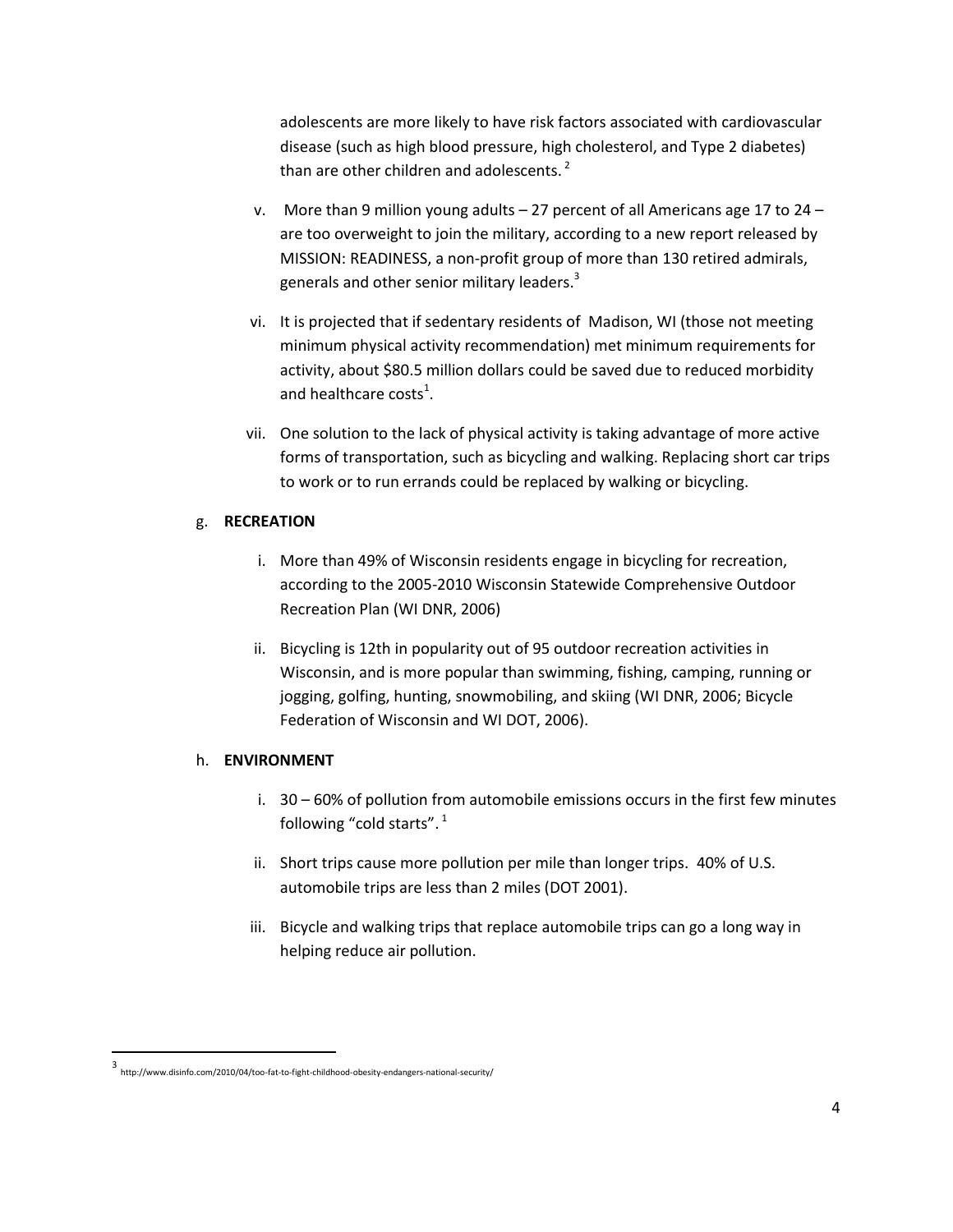# **2. VISION**

- a. **CONNECTIONS AND LINKAGES:** We will have a well-connected bicycle transportation system that links a variety of communities and activity generators (e.g. parks, schools, employment centers, restaurants, downtowns, shopping areas) together into a cohesive and safe transportation system.
- b. **TRANSPORTATION ALTERNATIVES:** We will have a multi-modal transportation system (bicycling, walking and other forms of transportation) as part of a desirable and livable Jefferson County region for our residents and visitors.
- c. **HEALTHY AND ACTIVE LIFESTYLES:** We will have bicycling facilities that support healthy and active lifestyles.
- d. **SMALL TOWN LIVING:** We will have bicycle facilities that support and enrich our small town lifestyle.
- e. **ECONOMIC DEVELOPMENT:** We will have bicycle facilities that will help grow our existing businesses , contribute to our tourism industry and provide a competitive edge for attracting top talent and companies.
- f. **ENVIRONMENT:** We will have well connected and safe bicycle facilities enabling residents to replace automobile trips with bicycle trips while experiencing the natural resources and scenic beauty of Jefferson County.

# **3. FACILITIES AND RECOMMENDATIONS**

# **a. OFF-ROAD FACILITIES**

The development of this plan update was borne out of a desire to capitalize on state and regional efforts occurring throughout the Jefferson County region. Jefferson County led efforts for bicycle improvements planned as part of the STH 26 Bypass (DOT) and improving connections to recreational areas planned in the Glacial Heritage Area (DNR). This plan recommends the addition of five local off-road trail corridors. Working in concert with existing Jefferson County Bike Routes and Recreation Loops these connections have the ability to substantially improve the non-motorized transportation network within the region.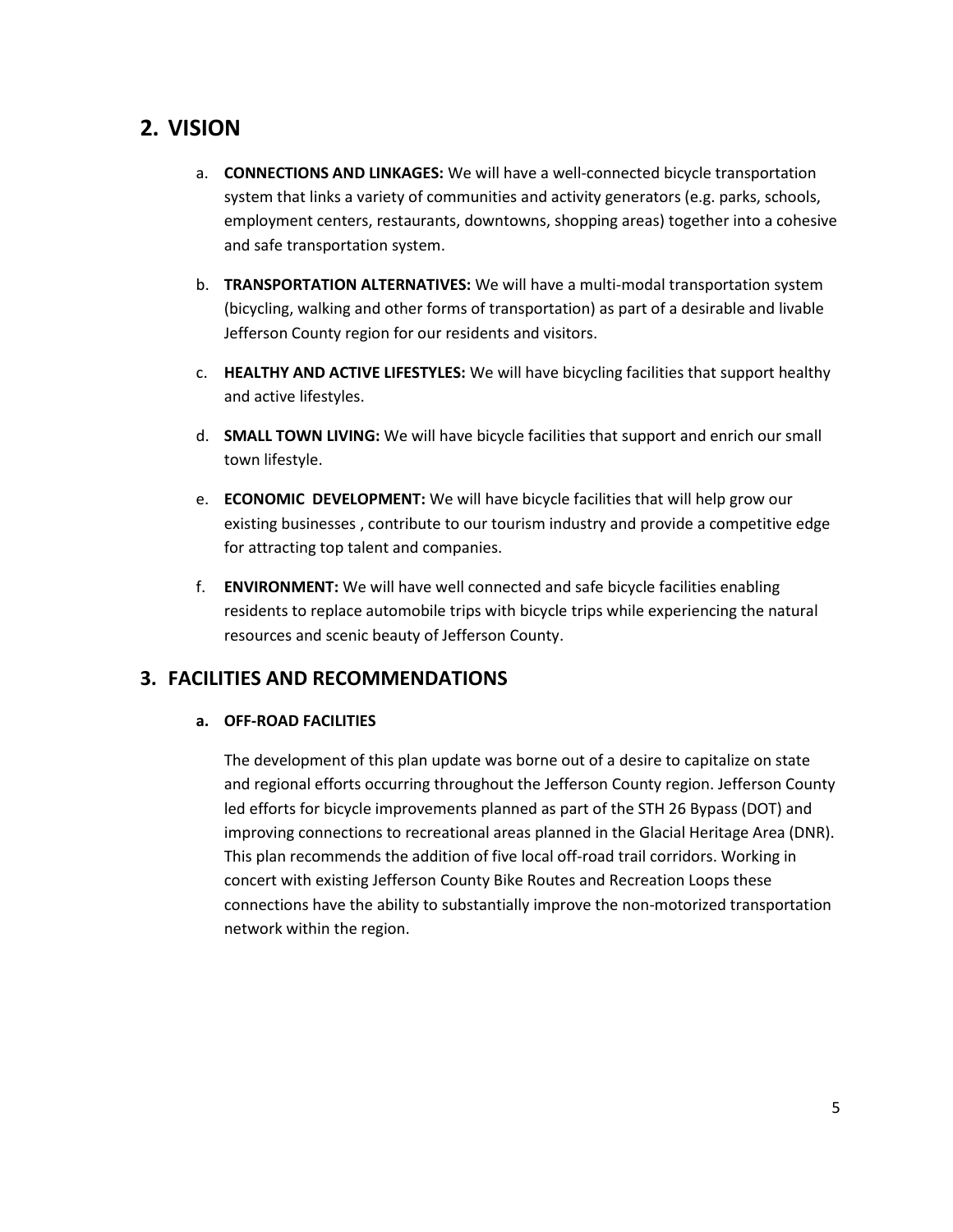Recommended facilities additions and improvements:

| Route                                                    | <b>Key County Destination</b><br>Points                                                                                      | <b>Notes</b>                                                                                                                                                                                                                                                                                                                                                                                                     |
|----------------------------------------------------------|------------------------------------------------------------------------------------------------------------------------------|------------------------------------------------------------------------------------------------------------------------------------------------------------------------------------------------------------------------------------------------------------------------------------------------------------------------------------------------------------------------------------------------------------------|
| Lake Mills to Waterloo                                   | Lake Mills, Waterloo,<br>Garman Nature Preserve,<br>Trek Bicycle Corporation,<br>Holzhueter State Park,<br><b>Korth Park</b> | A trail connecting the<br>Glacial Drumlin Trail to<br>Waterloo along with on-<br>road connections to<br>Holzhueter State Park will<br>provide great recreational<br>opportunities for residents<br>and visitors.                                                                                                                                                                                                 |
| Waterloo to Watertown via<br>high-speed rail corridor    | Waterloo, Watertown,<br>Garman Nature Preserve,<br>Trek Bicycle Corporation,<br><b>Holzhueter State Park</b>                 | Beautiful landscape<br>connecting counties largest<br>city with key destinations.<br>With Lake Mills to<br>Waterloo trail, Waterloo to<br>Watertown Trail and SH26<br>on-road and off-road trail<br>work from Watertown to<br>Jefferson (part of by-pass<br>project) the county will<br>have a major recreational<br>loop that is attractive to<br>multiple day bicycle<br>tourists (primarily all off-<br>road) |
| Watertown to<br>Oconomowoc via old inter-<br>urban trail | Watertown, Oconomowoc<br>(lake country)                                                                                      | WE Energies is agreeable to<br>leasing the trail to<br>Jefferson County, at no<br>cost, for the purpose of<br>establishing a multi-modal<br>trail. Trail connects to<br>other trails in Waukesha<br>County. Attractive to<br>multiple day bicycle<br>tourists.                                                                                                                                                   |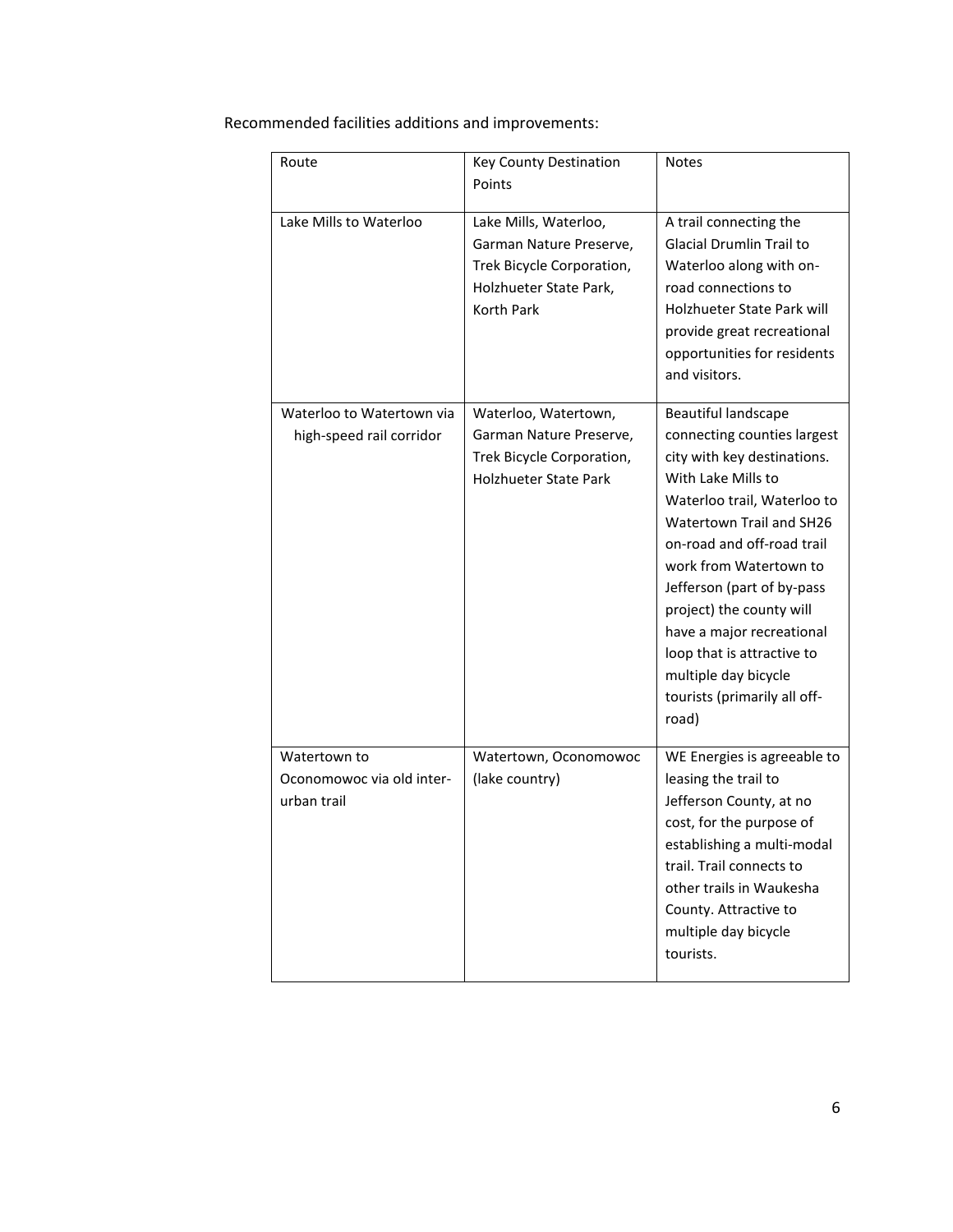| Glacial Drumlin Trail -      | Korth Park, Zieloski Marsh, | Key tourist trail; east-west   |
|------------------------------|-----------------------------|--------------------------------|
| Connect Jefferson Junction   | Lake Mills, Jefferson,      | backbone for linking to on-    |
| to eastern trail-head        | Sullivan, London            | road routes and Glacial        |
|                              |                             | River Trail system             |
|                              |                             |                                |
| Glacial River Trail – County | Fort Atkinson, Jefferson    | With proper on and off-        |
| W to USH18                   |                             | road signage and               |
|                              |                             | completion of SH26 by-         |
|                              |                             | pass project, cyclists will be |
|                              |                             | able to ride from Janesville   |
|                              |                             | to the Glacial Drumlin Trail   |
|                              |                             | and beyond primarily on        |
|                              |                             | off-road trails. Very          |
|                              |                             | attractive to multiple day     |
|                              |                             | bicycle tourists.              |
|                              |                             |                                |

#### **b. ON-ROAD FACILITIES**

This plan re-establishes a countywide bike route system. The primary purpose of the Jefferson County Bike Routes is to identify direct, safe connections between communities in the County. Implementation of these routes includes a unique Jefferson County Bike Route signage system, and posting these signs in key decision-making locations to provide direction to users.

The county highway and town road system remains an excellent resource for a variety of transportation and recreation trips. In many cases, improvements such as paved shoulders are a priority where these segments of roadway are needed to complete intercommunity travel. Adding width to the existing paved area also provides comfort for road users, both motorized and non-motorized, and increases the pavement life of the roadway by pushing the pavement edge beyond where heavy vehicles generally operate.

Facilities recommendations were based on a variety of data including existing routes, value of the connection to other features, average annual daily traffic (AADT), likelihood for implementation and field evaluation by enthusiasts. In this study the consultant reaffirmed the continuation of the existing route system. However, this section will identify needed improvements to improve safety and facility quality of existing routes. Whenever deemed practicable, the highest functioning facility was recommended generally a bike lane or paved shoulder. This plan recommends **five foot paved shoulders** on county highways.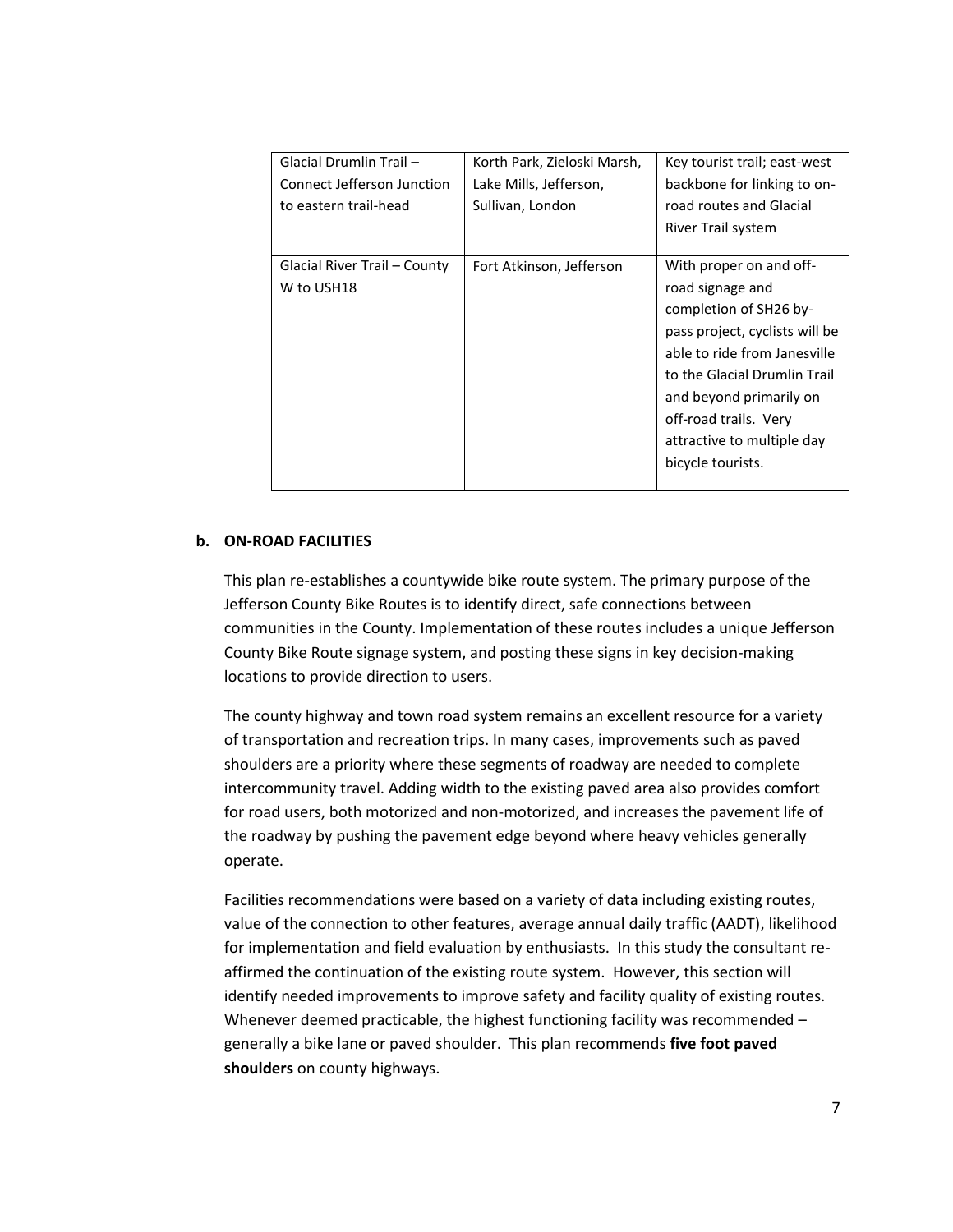Although the existing bicycle route network is reasonably complete, there are gaps in the system that prevent easy access to some wildlife areas, parks and neighboring communities. Many of these gaps can be resolved with improved bicycle facilities (e.g. paved shoulders). This plan re-affirms the existing Jefferson County bicycle route network as the recommended on-road solution based on up to date level of service rating.

The Jefferson County Parks Department and the University of Wisconsin-Extension Jefferson County office provides a guide to 12 recreational bicycle loop rides within the county. Materials for the loop ride guide were developed in 1999 by Bicycles &, Inc., The Jefferson County Land Information Office and The Jefferson County Bicycle Club. The loop rides, which vary in distance from approximately 16 to 37 miles, are routed along a variety of trails, local roads, state and county highways. In March 2009, the Jefferson County Bike Club met to review and discuss route effectiveness, connectivity to centers of activity, desirability, and safety of the loop rides. The Bike Club did not offer any modifications to the loop rides as they are currently mapped. Therefore , this plan reaffirms the recommended recreational loops as outlined in 1999.

Recommended facilities additions and improvements (county) are focused on improving safety on existing Jefferson County bicycle routes that were outlined in the 1996 plan and identifying additional route improvements to better connect recreational areas and towns.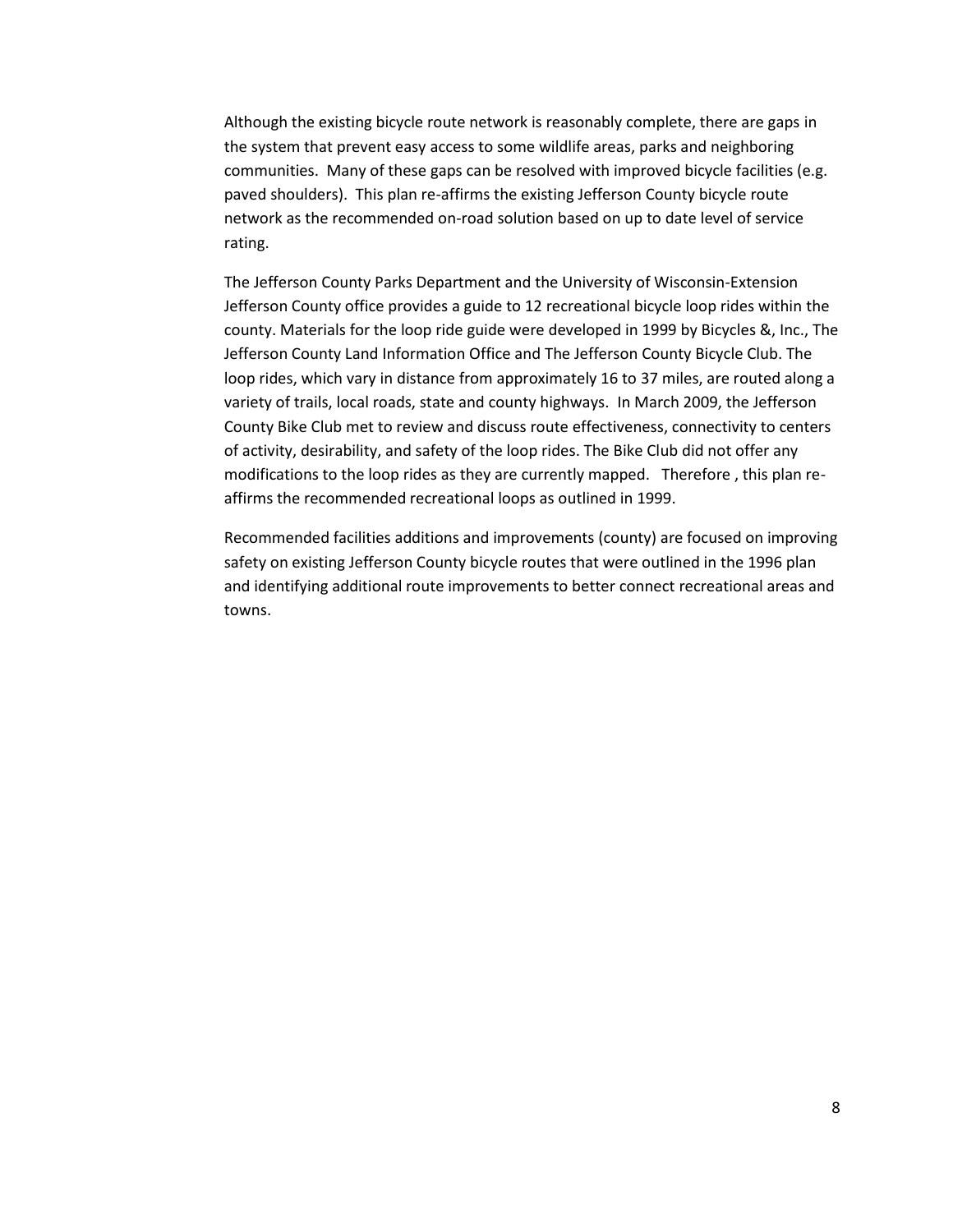#### **Recommended Route Improvements – NEAR TERM**

#### **Bicycle Level Of Service Rating**



| Route                                         | Route<br>Improvements | <b>BLOS</b><br>Rating | <b>Key County</b><br>Destination<br>Points                                    | <b>Notes</b>                                                                                                                                                                         |
|-----------------------------------------------|-----------------------|-----------------------|-------------------------------------------------------------------------------|--------------------------------------------------------------------------------------------------------------------------------------------------------------------------------------|
| County O - Newville Rd<br>to Waterloo         | 5 foot shoulders      | $\mathsf{C}$          | Waterloo, Lake<br>Mills, Garmin<br>Nature Preserve,<br><b>Holzhueter Park</b> | Highly utilized<br>corridor by Trek<br>Bicycle Employees.<br>Little to no shoulder<br>with high speeds<br>and a decent<br>volume of traffic<br>from 4-5 p.m. during<br>commute time. |
| SH106 from County CI<br>to Palmyra            | 5 foot shoulders      | F                     | <b>Kettle Moraine</b><br><b>State Park</b>                                    | Connection into<br>Kettle Moraine from<br>various routes. A<br>portion of this is<br>currently a section<br>of a recommended<br>Jefferson County<br>Bicycle route                    |
| SH89 from Island Rd to<br>Waterloo City Limit | 5 foot shoulders      | F                     | <b>Holzhueter State</b><br>Park                                               | On existing route<br>system. Will<br>provides access via<br>Island Rd to<br><b>Holzhueter State</b><br>Park                                                                          |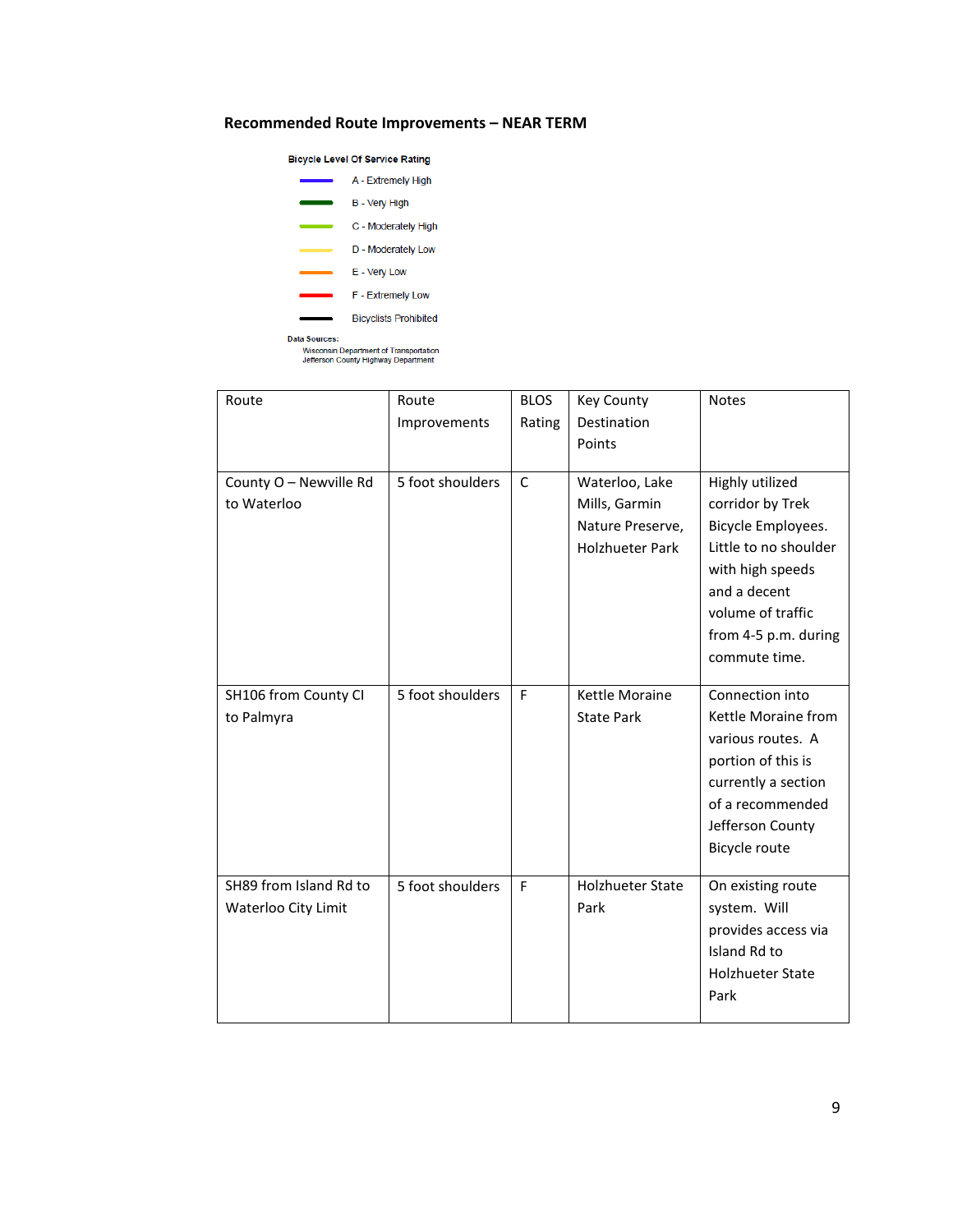| Banker Rd from Fort      | 5 foot shoulders | <b>NA</b> | Fort Atkinson,           | Need to make roads    |
|--------------------------|------------------|-----------|--------------------------|-----------------------|
| Atkinson High School to  |                  |           | Dorothy Carnes           | safe for families and |
| Keisling Rd              |                  |           | Park via Keisling        | children to gain      |
|                          |                  |           | Rd. and Jefferson        | access to Dorothy     |
|                          |                  |           | County                   | Carnes Park via       |
|                          |                  |           | <b>Recreational Area</b> | bicycle (off-road     |
|                          |                  |           |                          | trail preferred, but  |
|                          |                  |           |                          | this is an option)    |
|                          |                  |           |                          |                       |
| Keisling Rd at Banker Rd | 5 foot shoulders | <b>NA</b> | Fort Atkinson,           | Need to make roads    |
| to County J              |                  |           | Dorothy Carnes           | safe for families and |
|                          |                  |           | Park via Keisling        | children to gain      |
|                          |                  |           | Rd. and Jefferson        | access to Dorothy     |
|                          |                  |           | County                   | Carnes Park via       |
|                          |                  |           | <b>Recreational Area</b> | bicycle (off-road     |
|                          |                  |           |                          | trail preferred, but  |
|                          |                  |           |                          | this is an option)    |
|                          |                  |           |                          |                       |
| County G from County J   | 5 foot shoulders | C         | Key connector on         | Very dangerous hill;  |
| to Dell Rd               |                  |           | bike route system        | shoulders             |
|                          |                  |           |                          | disappeared when      |
|                          |                  |           |                          | road was re-done a    |
|                          |                  |           |                          | few years ago         |
|                          |                  |           |                          |                       |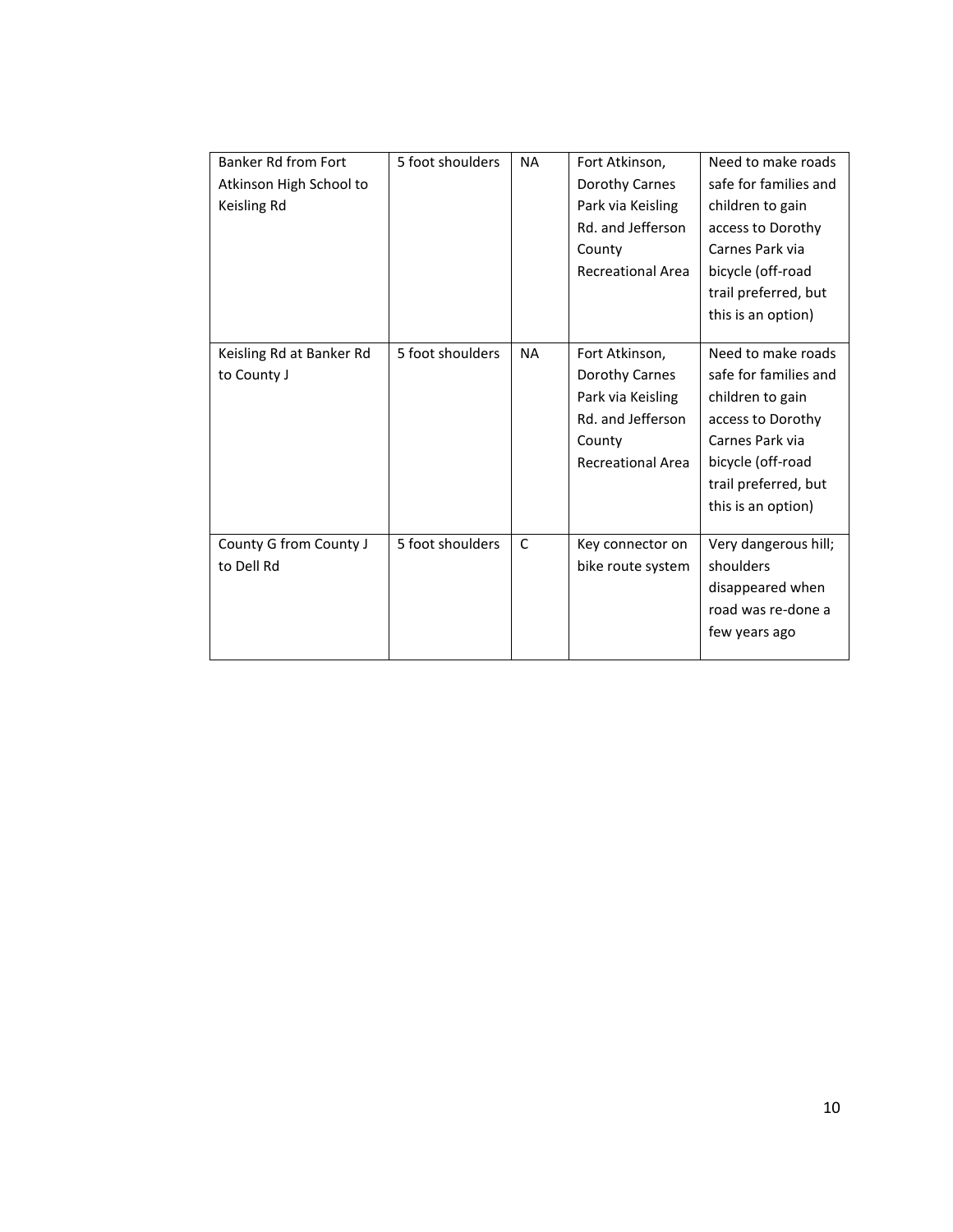# **Recommended Route Improvements - FUTURE**

| Route                | Route            | <b>BLOS</b> | Key County             | Notes                             |
|----------------------|------------------|-------------|------------------------|-----------------------------------|
|                      | Improvements     | Rating      | Destination            |                                   |
|                      |                  |             | Points                 |                                   |
| County B - Lake      | 5 foot shoulders | C           | Korth Park,            | Great recreational loop if        |
| Mills City Limit to  |                  |             | <b>Glacial Drumlin</b> | County A work is also             |
| County S             |                  |             | Trail, Lake Mills      | done (Lake Mills to               |
|                      |                  |             |                        | County B to S to A to             |
|                      |                  |             |                        | Lake Mills)                       |
| County A-            | 5 foot shoulders | C, F        | Korth Park,            | Great recreational loop if        |
| County S to Lake     |                  |             | <b>Glacial Drumlin</b> | County B work is also             |
| Mills                |                  |             | Trail, Lake Mills      | done (Lake Mills to               |
|                      |                  |             |                        | County B to S to A to             |
|                      |                  |             |                        | Lake Mills)                       |
| County G - SH12      | 5 foot shoulders | C, D        | Fort Atkinson,         | No good on-road                   |
| to SH89              |                  |             | Lake Mills             | connections from Fort             |
|                      |                  |             |                        | Atkinson (2 <sup>nd</sup> largest |
|                      |                  |             |                        | county city) to Lake Mills        |
| County C - SH12      | 5 foot shoulders | C, D        | Red Cedar Lake,        | <b>Beautiful terrain</b>          |
| to Dane County       |                  |             | Oakland                | attractive to recreational        |
| Line                 |                  |             | Highlands, Fort        | cyclists; key east-west           |
|                      |                  |             | Atkinson               | route for possible GHA            |
|                      |                  |             |                        | parks                             |
| County D - Koch      | 5 foot shoulders | C           | <b>Glacial Drumlin</b> | Key north south                   |
| <b>Rd to Glacial</b> |                  |             | Trail, Kettle          | connector between                 |
| <b>Drumlin Trail</b> |                  |             | Moraine State          | Jefferson and Palmyra             |
|                      |                  |             | Park, Prince's         |                                   |
|                      |                  |             | Point                  |                                   |
| County Y - Glacial   | 5 foot shoulders | C           | Glacial Drumlin        | Key east-west route to            |
| Drumlin Trail to     |                  |             | Trail, Jefferson       | connect major wildlife            |
| Rome                 |                  |             | Marsh Area,            | areas                             |
|                      |                  |             | Rome Pond              |                                   |
|                      |                  |             | Wildlife Area,         |                                   |
|                      |                  |             | Jefferson, Rome        |                                   |
| County J-            | 5 foot shoulders | C, D        | Jefferson,             | Major connection to               |
| Jefferson to         |                  |             | Oakland                | Oakland Highlands                 |
| SH106                |                  |             | Highlands              |                                   |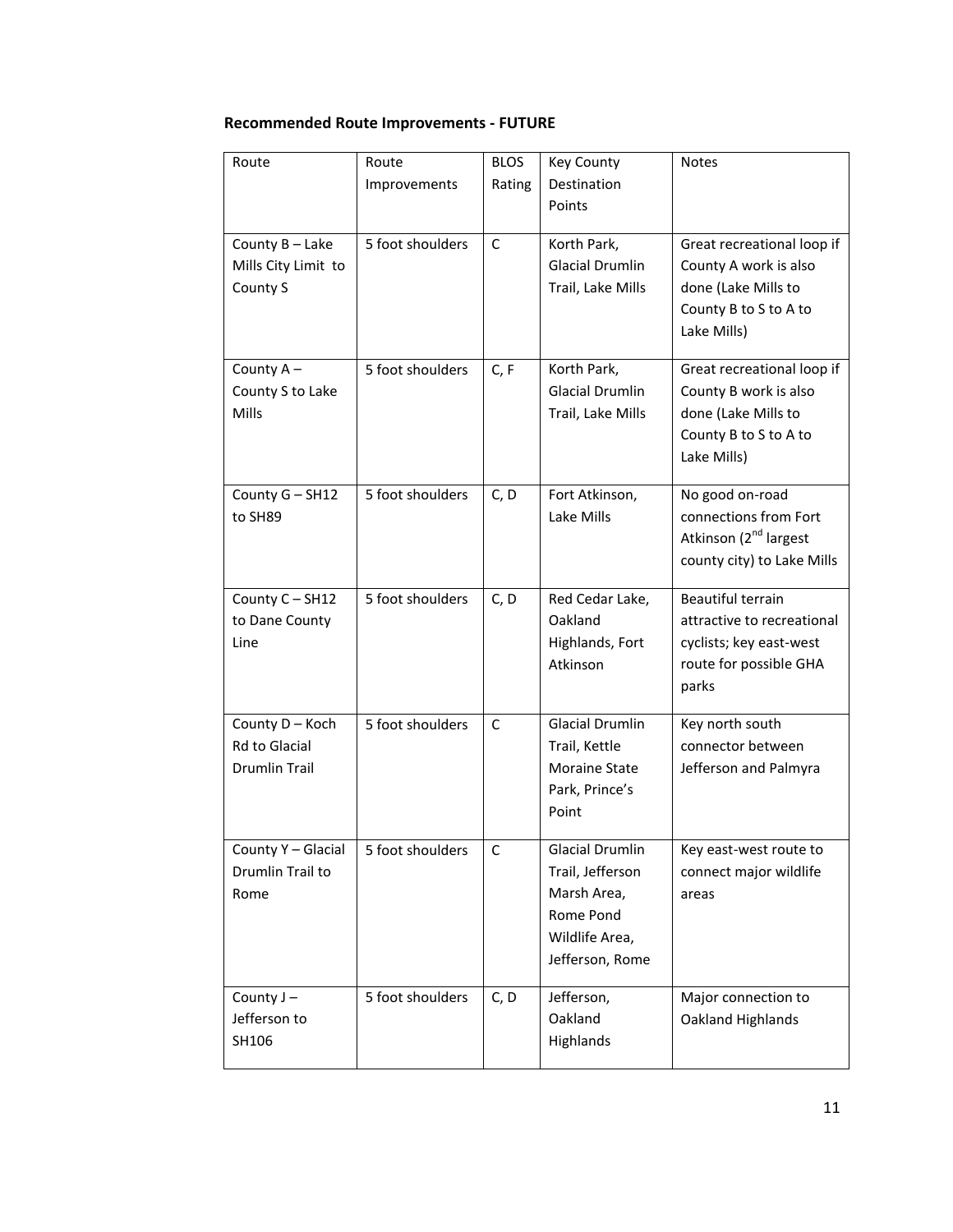### **c. SIGNAGE / ROAD MARKINGS**

- i. To attract multiple day bicycling tourist (who typically spend more money at restaurants, hotels, etc.) and to encourage residents to 'go by bicycle', it is critical that bicycle routes and trails are linked together with signage and route markings.
- ii. Routes need to feel as if they are inter-connected and not a number of disconnected routes. Using the United States interstate system as an example is a good model to follow (you can almost drive cross-country without a map).

# **4. ENCOURAGEMENT / EDUCATION PROGRAMS**

- a. Safe Routes to School ( SRTS)
	- i. Program encourages children ages K-8 to walk and bike to school by creating safer walking and biking routes. These programs are funded through the revised federal transportation act - SAFETEA-LU - signed into law on August 10, 2005
	- ii. Communities may apply for planning assistance or for infrastructure/noninfrastructure projects.
- b. Employer Bike to Work Programs
	- i. Employer bicycle to work programs encourage and reward employees to ride their bicycles to work.
	- ii. Incentives such as lunch vouchers and team based competitions for most mileage during a period can encourage participation.
	- iii. Employers must accommodate employees by providing secure bicycle parking facilities and showers.
	- iv. Employers can benefit in the following ways<sup>4</sup>:
		- Improved health care costs management  $\bullet$
		- Enhanced employee productivity
		- Decreased rates of illness and injuries
		- Reduced employee absenteeism  $\bullet$

 $\overline{\phantom{a}}$ 4 http://www.physicalfitness.org/nehf.html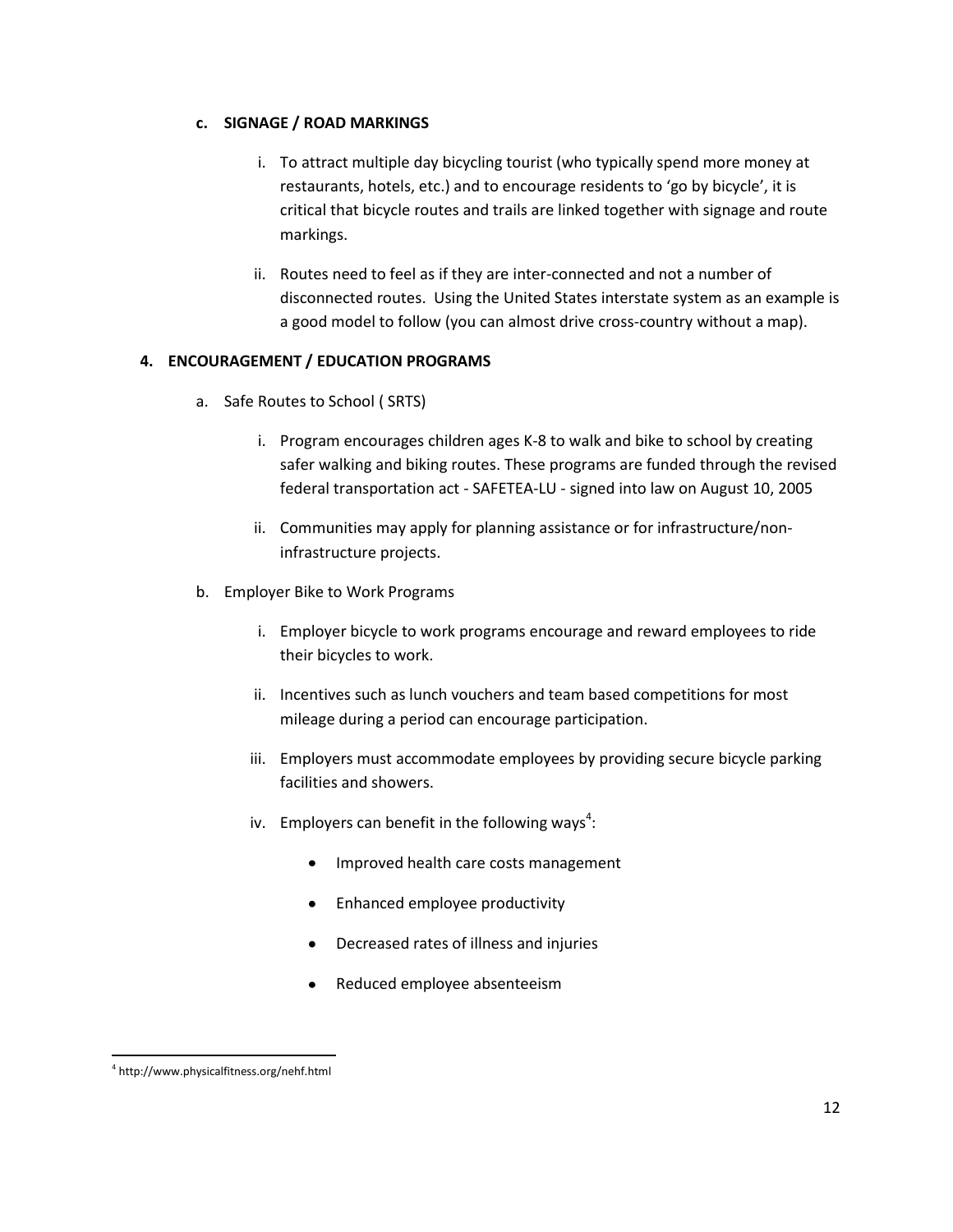# **5. IMPLEMENTATION**

Just creating this bike plan update does not assure that the called for changes will happen. The adopted visions and strategies must be incorporated throughout the various political systems and organizational structures of the many "communities" in Jefferson County (County, local governments, nonprofits, bicycle advocates, civic, businesses, other entities, citizenry, etc.).

# **Typical activities involved in implementation include:**

- $\bullet$ Responsibilities of implementation bodies, organizational teams and individuals.
- Broad and/or specific action steps for follow-up.
- Schedules and milestones  $\bullet$
- $\bullet$ Resource requirements and a communication process.

# **The primary implementation activity of Jefferson County's 1996 Bike Plan involved:**

- $\bullet$ Implementing several miles of the Glacial River Trail
- Providing about 30 miles of new bikeways (paved 4 foot shoulders) along County highways
- Providing extensive bike route signage  $\bullet$
- Using the plan to map recommended bike routes thru the County and thru individual  $\bullet$ communities; use the plan to recommend 12 recreation routes.

### **a. PRIORITY IMPLEMENTATION ACTIVITIES**

- i. Engage all implementation partners so that they are positioned to approve the guiding vision and broad strategies in this plan.
- ii. Empower all implementation partners so that they can determine their own roles in implementing appropriate elements of this plan within their capabilities.

**Note:** Implementation of this plan is not under the primary jurisdiction of any one entity. Implementation of the vision and strategies will likely involve a broad spectrum of "change agents". Jefferson County, its communities, nonprofit organizations, advocacy organizations, businesses, many other entities and the general citizenry will all play a role in developing and acting on strategies and actions for which any or combinations of these community structures, organizations or individuals may take leadership.

iii. Prepare a variety of communication pieces on the Bike Plan Update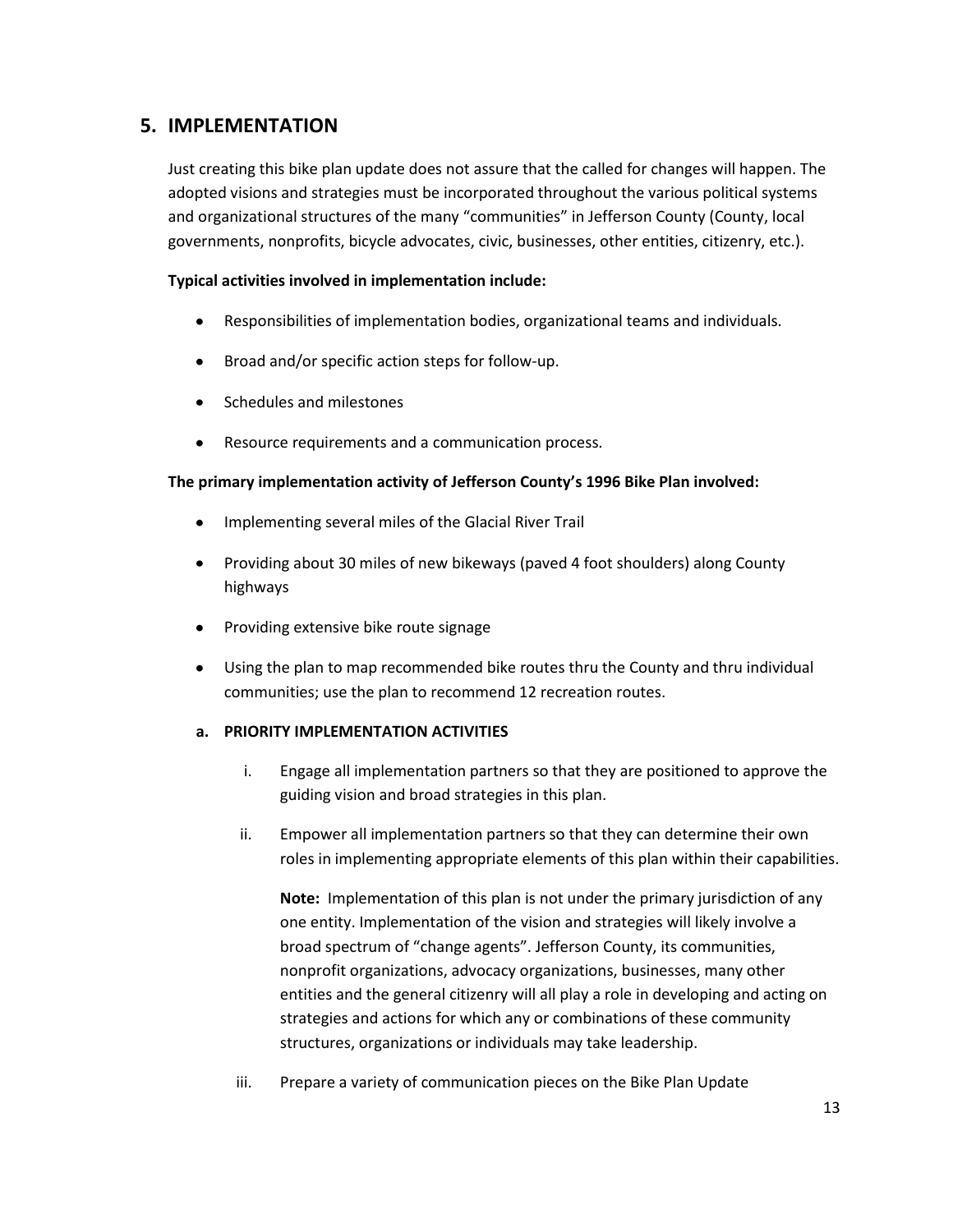- iv. Guided by this plan and appropriate implementing partners, focus on these priority initiatives:
	- Implementation of the 5 priority, high impact off-road paths
	- Implement the continuation of the successful bikeway/shoulder paving program for the identified road segments: priority is given to those links on the recommended, mapped route system.
- v. Other implementation activities will include:

# **b. IMPLEMENTATION PARTNERS**

- i. **Jefferson County**: lead engineering and construction of new off-road paths, highway shoulders/bikeways, regional connections, advocacy, grants liaison, maintenance, etc. Bicycle provisions should be considered in all new road projects.
- ii. **Jefferson County Tourism Council and Economic Development Consortium:**  develop a marketing campaign to promote the bicycle facilities in key target markets (e.g. Chicago, Milwaukee, Madison) to attract bicycle tourists and to attract prospective companies looking to re-locate.
- iii. **Jefferson County Bicycle Club:** advocacy, funding partner, education, plan monitoring, visible constituent face
- iv. **Towns / Cities:** signage and route maintenance within the community; use consultant's suggestions to guide improvements.
- v. **Private Sector:** consultation, advocacy, possible funding assistance. Sponsorship opportunities are available.
- vi. **State:** Glacial Heritage Area Implementation (DNR), transportation (DOT)

The Bike Plan Update and especially the "Plan Emphasis Summary" is an agreed-upon roadmap that should be used to guide the vision and provide an outline of important strategies to move toward this vision. While no one entity is independently responsible for implementation of this vision and strategies, the Jefferson County Parks Department will continue its key role of "advancing" the identifiable steps of implementation. The Jefferson County Parks Committee will keep this plan as a continuous focus, and will interpret it as a living document. It is hoped that the Implementation Partners also take on continuing leadership roles in making the vision come alive for biking in Jefferson County.